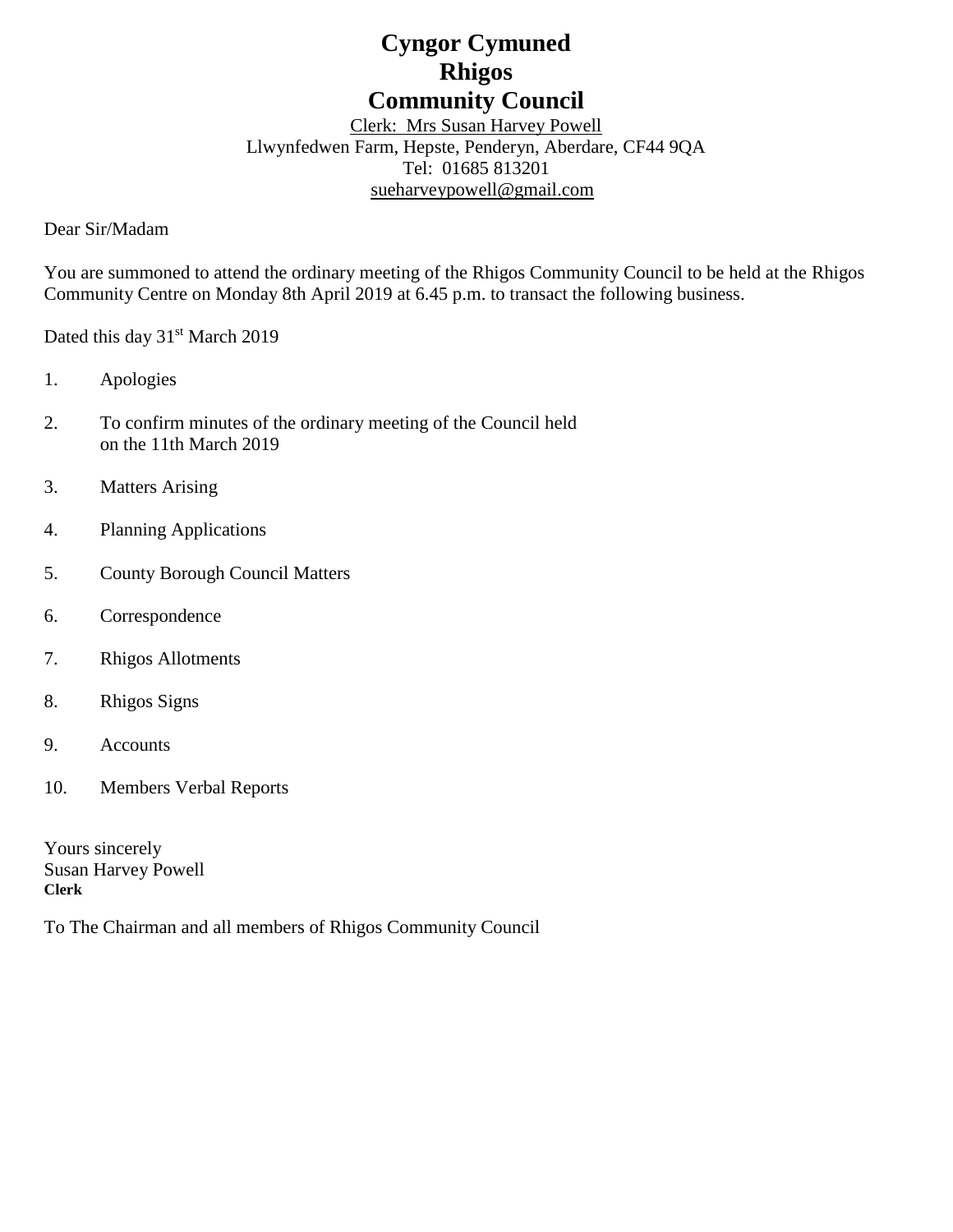## **Rhigos Community Council**

Minutes of the ordinary meeting of Rhigos Community Council held at Rhigos Community Centre on Monday 11th March 2019 at 6.45 p.m.

Present: Cllrs. P Oliver, H Wagner, G Thomas, M Smith, M Evans, O Morgan C Hopes, S Maull, Mrs C Dixon

Apologies: Cllr. L Leach

### **2019/21 Minutes**

It was resolved to confirm Minutes of the Ordinary Meeting of the Council held on 11th March 2019

**2019/22 Declaration of Interest**

None recorded

## **2019/23 Matters Arising**

- a. Bike Track Cwm Hwnt nothing to report
- b. Tower water diversion no reply
- c. New Surgery Bus Service Cath Dixon attended the meeting on behalf of the Patient Participation Group from Glynneath surgery to discuss the bus service to the new surgery. Mrs Dixon had been told by the surgery that the Rhigos bus would go as far as Resolven. Cllr. Thomas and Evans told her that nothing has been finalised regarding the bus service. She asked if the community council would drop her an email so that she can inform the surgery.
- d. Cemetery Railings the work has been inspected but there are some problems that need addressing. Cllr. Morgan will liaise with the contractors.

It was resolved to note:

No planning received

## **2019/25 County Borough Council Matters**

It was resolved that the following complaints be passed on to Councillor G Thomas for his attention.

## a. **Colllapsed Pipe/Culvert.**

**2019/24 Planning**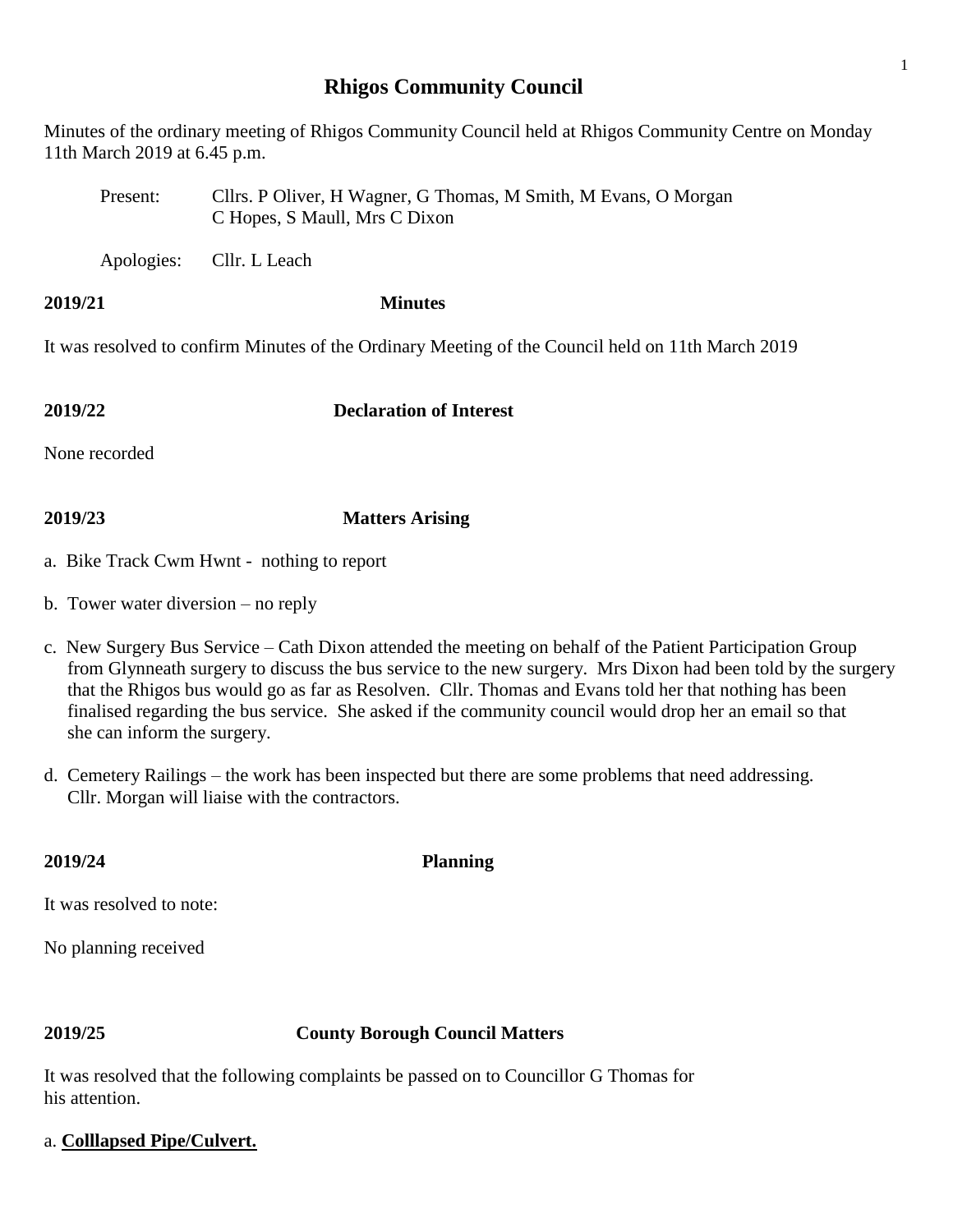I have been dealing with this subject fully during this period of operation and for months going back to Storm Callum.

1. I have taken up with SWTRA (South Wales Trunk Road Agency), from March 1st, the totally inadequate signage that should indicate the dates and times, via yellow diversion signing, at strategic locations. I further requested the such signs be placed at the main junctions to Rhigos Road from the Rhigos population centre. These should advise that traffic emerging from main junctions such as Heol Y Graig; Halt Road and Mount Road divert West along the old Glyneath Bank rather than travel east to the A465 roundabout and double back. While this would still be inconvenient it would be better than the arrangement provided. These signs were not set in place.

2. I have further taken the issue up with RCT Council, albeit that they are not responsible for or carrying out the work. RCT has been in contact expressing their view about the inadequacy of operations by SWTRA.

3. I have spoken to the Assembly Members Office as SWTRA work on behalf of Welsh Government who have responsibility for the major trunk roads in Wales.

4. Midweek , Wednesday, during heavy rain and actual closure of the road, I spoke to the Leader of the Council to complain not just about the closure but the fact that there appeared to be no work being carried out at the location. I stated that while there was heavy rainfall causing further problem during that period, emergency arrangements should be put in place to work 24 hours a day to address the inevitable delay in the works. From that conversation it appears that inadequate pumping mechanisms had been put in place to displace the flooding. Further from this conversation the Leader made an emergency Executive statement at the 5pm Council meeting that RCT Council would issue a legal notice on SWTRA if improvements were not secured. I have been informed that the legal notice has been issued ( I am informed that it is unprecedented for RCT to issue a legal notice on SWTRA).

5. I have just been informed, that the work will be extended up to and including Friday 15th March. I have further requested that the appropriate signs be placed in Rhigos to indicate the new timetable and diversion west along the old Glyneath Bank. Also that works be carried out over the weekend to minimise duration of the extended works.

6. The above just covers the current works. Going back as far as Storm Callum last year, when flooding occurred, on the A4061 Rhigos Road and the A465, I contacted Tower Opencast; RCT and SWTRA/Welsh Government to establish causes. I questioned whether there was a combination of factors. E,g. Excessive run off of water from the Tower site; adequacy of drainage from Tower, efficiency of highway culverts including pipes under the highway under the A4061 Rhigos Road and under the A465.\

Tower's position was that it was a ''once in a 60 year storm'' and systems were unable to cope with the storm. I stated that, if only due to climate change, it would not be a once in a 60 year event. Events proved that to be correct and a public meeting was arranged by Tower. We were also informed by Tower that the pipes under the highway were of a smaller diameter that those from Tower. My communication with RCT and SWTRA called for joint working to address any capacity issues.

RCT carried out extensive culvert clearance following that request, that you will have observed on Rhigos Road just prior to the A465 roundabout.

7. I have been informed that due to the problems of last week, including weather delays that the works wil continue for another week.

Today Sunday 10th of March I have been in further contact with SWTRA to inform them that they have not updated their website and the information is as of last week. They have assured me that this will be corrected tomorrow. I have again stressed the need for road signs at the junctions of Heol Esgyn; Mount Road and Halt Road to both inform of the dates/duration of the works and to direct West along the old Glyneath Bank and complained that this did not take place from my earlier request.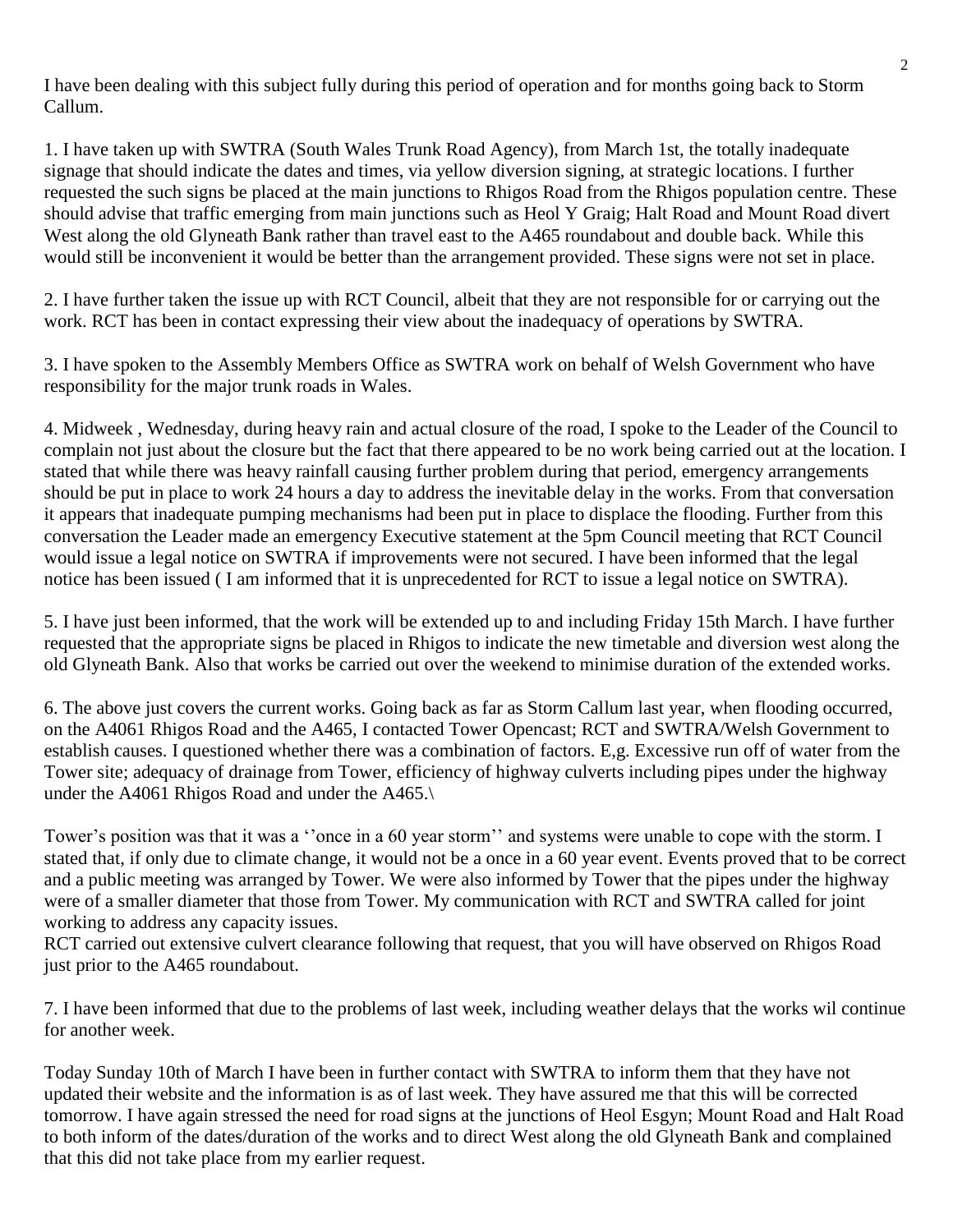During the course of that conversation I sought assurances that the current works will not only correct the collapsed pipe but provide adequate drainage to avoid the numerous occasions on which the highway has flooded in recent months. The reply has been that the engineer is confident that this will be the case but that Tower need to undertake attenuation works in tandem with current operations.

I have further sent an e-mail to the Assembly Member's office regarding the view of Welsh Government on the inadequate performance of operations at this site.

- b. Recycling bags are available from the mobile library every 3 weeks on Tuesday afternoons.
- c. A branch is hanging off a tree on the Glynneath and is in danger of falling off onto the road.
- d. The fence in the gulley at Cwrt Twyn Rhyd needs repairing.
- e. There has been a complaint about cars speeding along the main road.
- f. Residents have been complaining about time and fuel used regarding the road closure at Hirwaun roundabout.
- g. Buses are parking in the layby at the bottom of the Glynneath bank.
- h. A road sweeper is needed around the village.
- i. The Foel road needs repairing and resurfacing.
- j. There is rubbish in the garden of a Trivallis house and rats have been seen there.
- k. Buses used to come to Rhigos every half hour but this has been changed to every hour.
- l. The light in the bus shelter in Heol y Graig is out.
- m. Lampost no. 1 in Heol y Graig is out.
- n. The lamppost opposite the junction on the main road in Heol y Graig is out.
- o. Recycling is not being picked up in Cwm Isaac.
- p. The culvert is blocked on Pencoedraen road.
- q. A fridge freezer has been dumped on the Foel road.
- r. Halt road into the Industrial estate needs resurfacing.
- s. Rubbish cleared out of the ditch on the main road has been thrown into the community council ground.
- t. There is glass out in the 2 bus shelters on the main road.
- u. Why is part of Rhigos road classed as Hirwaun and not Rhigos.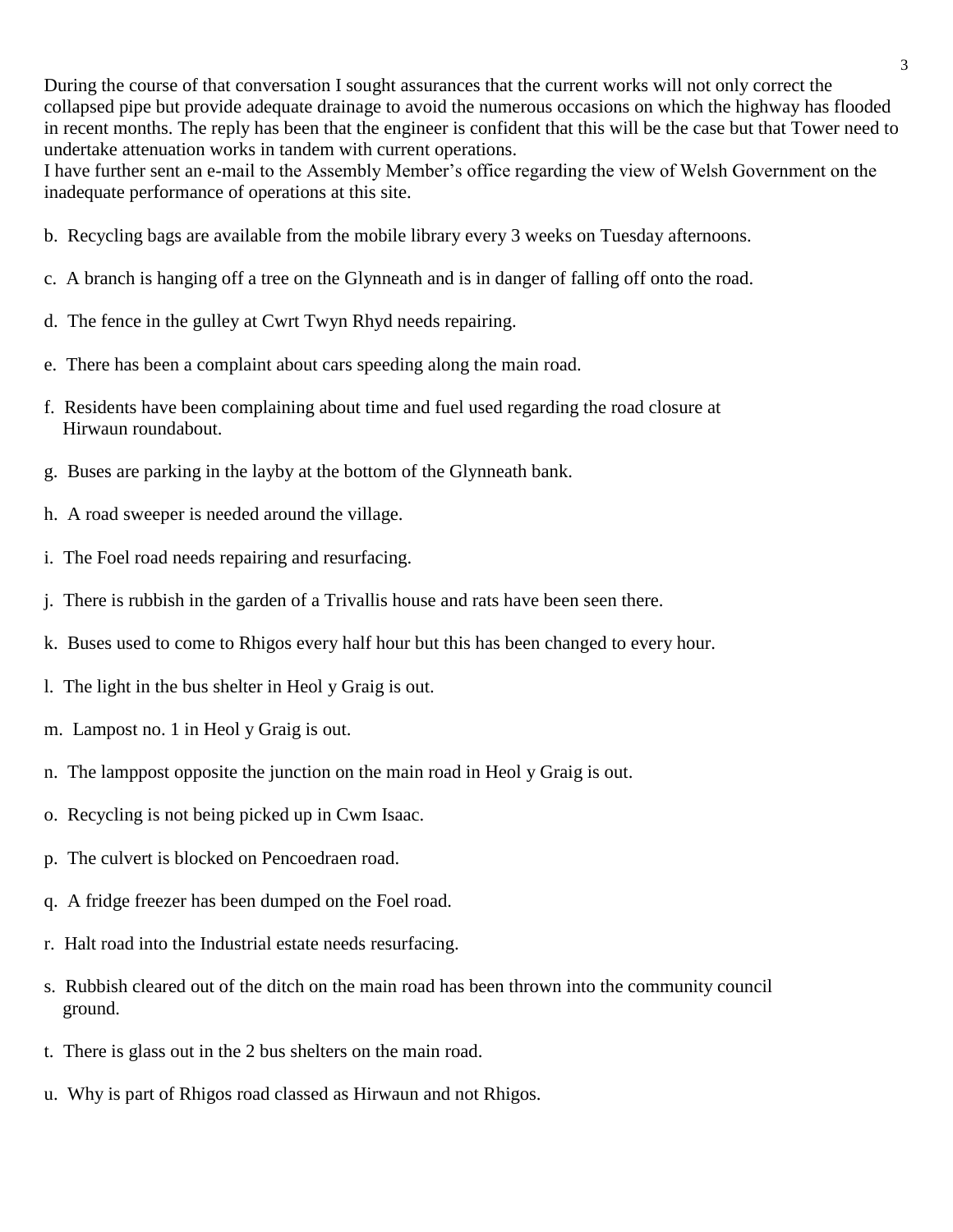### **2019/26 Correspondence**

It was resolved to receive the following correspondence.

a. Letter from Wales Air Ambulance asking for financial assistance - £25.00 agreed.

### **2019/27 Rhigos Allotments**

A complaint has been received from a residents of Cwrt Twyn Rhyd about flooding in his garden due to the allotments work. It states that the ground has been raised but no work has been done in that area at present. A meeting will be arranged by Cllr.Morgan and Wagner with the contractors and the allotment society and the resident will be informed.

### **2019/28 Rhigos Signs**

The plan has been forwarded to the traffic section of RCTCBC

### **2019/19 Accounts**

Plumbing in community centre – it was agreed to install extra radiators in the toilets and Office 1. It was also agreed to check the smoke and carbon monoxide alarms.

| <b>BT</b>                    |           | £114.84  |
|------------------------------|-----------|----------|
| Swalec                       |           | £153.40  |
| D A Sullivan                 |           | £2400.00 |
| <b>B</b> Gas                 |           | £171.25  |
| One Voice Wales              |           | £130.00  |
| Wales Air Ambulance          |           | £25.00   |
| Wages and tax                |           | £412.46  |
| <b>Current Account</b>       | £11674.77 |          |
| <b>High Interest Account</b> | £3812.88  |          |
| Field Account                | £4283.11  |          |
| Croesffordd Account          | £2643.10  |          |
| Croesffordd High Interest    | £2484.16  |          |

### **2019/29 Members' Verbal Reports**

- a. Could some of the minutes be put in the Crucible. The minutes are displayed in the community centre windows and on the website.
- b. Selar are not taking any more applications for funding.

Croesffordd Treasury £23,000.00 Selar  $£42622.34$ Solar Farm Fund £0.00

c. What is happening with the Tower, a meeting is being held on March  $20^{th}$  2019.